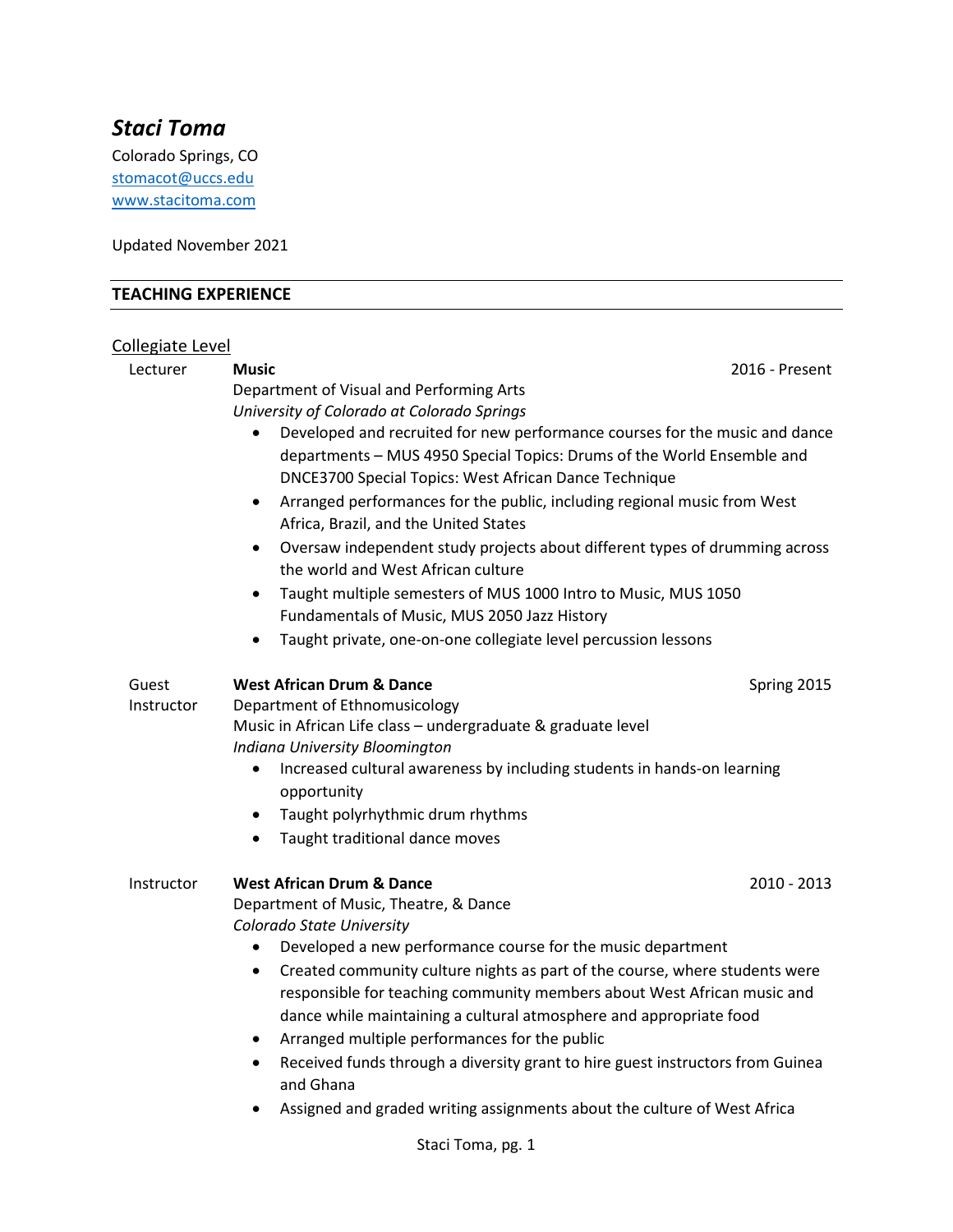# **TEACHING EXPERIENCE, CONTINUED**

# $K-12$

| Sectional<br>Coach    | <b>Orchestral Percussion</b><br>Colorado Springs Youth Symphony Association,<br>Colorado Springs, Colorado<br>Led large ensemble sectional rehearsals for two orchestras and two bands<br>Directed the premier Percussion Ensemble<br>٠<br>Responsible for percussion instrument inventory<br>$\bullet$<br>Led association-wide percussion camps and masterclasses<br>$\bullet$                                                                                                                                                    | 2019 - Present |
|-----------------------|------------------------------------------------------------------------------------------------------------------------------------------------------------------------------------------------------------------------------------------------------------------------------------------------------------------------------------------------------------------------------------------------------------------------------------------------------------------------------------------------------------------------------------|----------------|
| Lead<br>Instructor    | <b>Marching Band Percussion</b><br>Falcon School District 49, Colorado Springs, Colorado<br>Established the first district-wide competitive Indoor Percussion program<br>Developed fundraising efforts to raise money for costumes, props, music<br>$\bullet$<br>purchase, drill design, bus fees, and Rocky Mountain Percussion Association fees<br>Created and implemented an inclusive percussion curriculum<br>٠<br>Taught the percussion section of Vista Ridge High School and Sand Creek High<br>٠<br>School marching bands | 2018 - Present |
| Clinician             | <b>West African Music &amp; Dance</b><br>Public and Private Schools across Colorado<br><b>Staci Toma Percussion</b><br>Responsible for all marketing and promotion<br>Taught large group master classes and workshops with up to 250 participants at<br>٠<br>once<br>Performed music from and discussed the Dagara culture of Northern Ghana<br>$\bullet$                                                                                                                                                                          | 2011 - Present |
| Private<br>Instructor | <b>Classical Percussion Studies</b><br>Toma Percussion Home Studio,<br>Colorado Springs, Colorado<br>Taught one-on-one private lessons for students ranging in age from 6 years to<br>65 years<br>Discussed practice technique and personal responsibility<br>Multiple private students have won positions in All-State and Regional Honor<br><b>Bands and Orchestras</b><br>Students place high in school and youth symphony chair auditions                                                                                      | 2009 - Present |
| Instructor            | <b>Percussion Studies</b><br>Fountain-Fort Carson High School; Fountain, Colorado<br>Created and implemented an inclusive percussion curriculum<br>Taught the percussion section of the marching band<br>$\bullet$<br>Taught and performed West African Drum & Dance                                                                                                                                                                                                                                                               | 2017 - 2018    |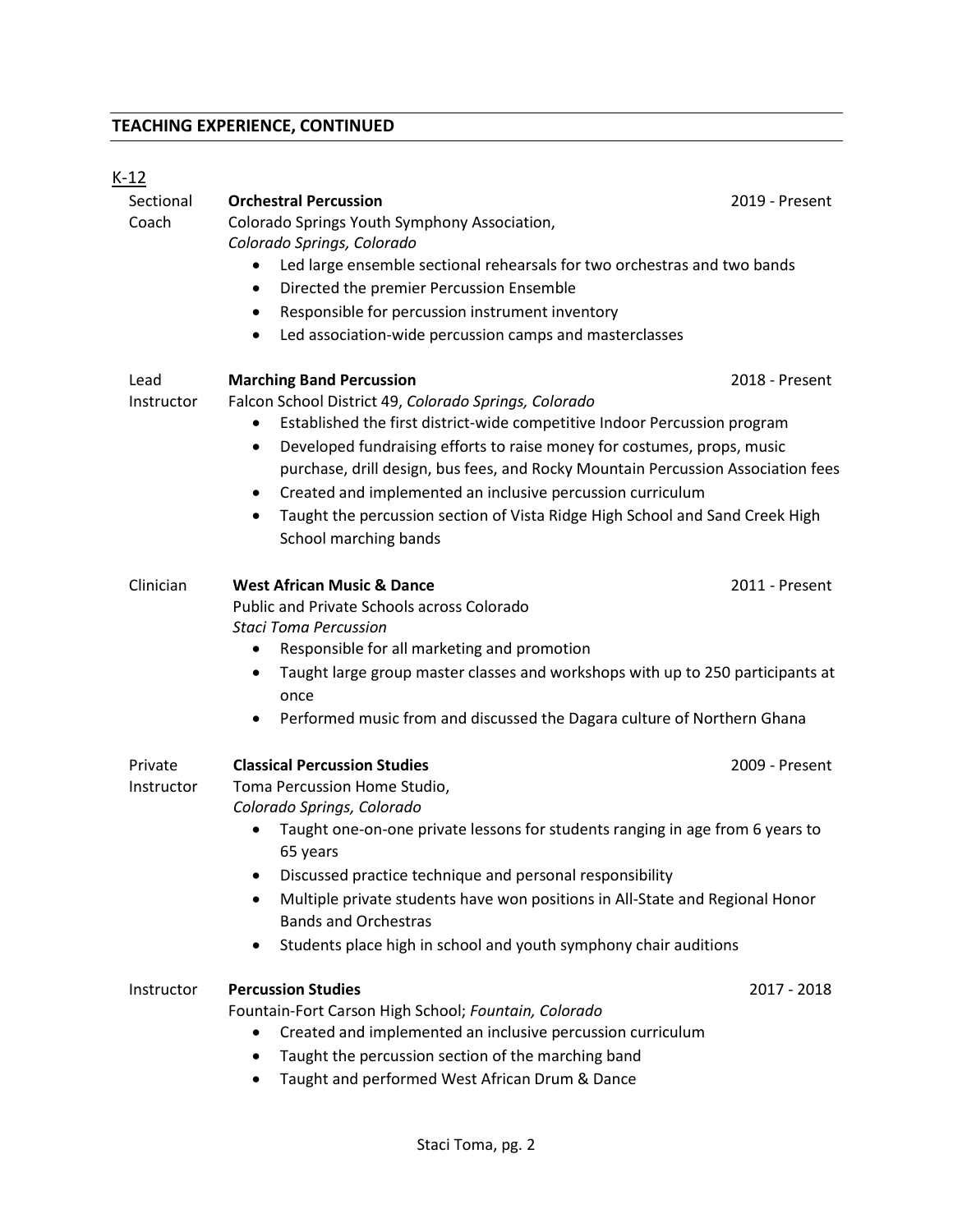# **TEACHING EXPERIENCE, CONTINUED**

| Instructor                 | <b>West African Music &amp; Dance</b>                                                 | 2015 - 2017   |
|----------------------------|---------------------------------------------------------------------------------------|---------------|
|                            | US Army - Fort Carson Department of Morale, Welfare and Recreation                    |               |
|                            | Schools for Knowledge, Inspiration, Exploration and Skills (SKIES) Unlimited          |               |
|                            | Trained in First Aid, CPR, Fire Safety, and Child Abuse Prevention<br>$\bullet$       |               |
|                            | Offered equal opportunity instructional classes for children of military<br>$\bullet$ |               |
|                            | servicemembers from 2 years old through high school age                               |               |
| Volunteer                  | <b>Percussion Studies</b>                                                             | 2007 - 2010   |
|                            | Various Public Middle Schools; Fort Collins, CO                                       |               |
|                            | Arranged and taught beginning level percussion ensemble music                         |               |
|                            | Helped train beginning summer band students                                           |               |
|                            |                                                                                       |               |
| <b>EDUCATION</b>           |                                                                                       |               |
| M.M.                       | Indiana University; Bloomington, IN                                                   | December 2015 |
|                            | Jacobs School of Music                                                                |               |
|                            | Percussion Performance, Minor in Ethnomusicology                                      |               |
|                            | Advisors: Kevin Bobo, Professor of Music                                              |               |
|                            | John Tafoya, Professor of Music, Chairman: Department of Percussion                   |               |
| B.M.                       | Colorado State University; Fort Collins, CO                                           | December 2011 |
|                            | Percussion Performance, Minor in French                                               |               |
|                            | Advisor: Dr. Eric Hollenbeck, DM, Associate Professor of Percussion                   |               |
|                            | Ithaca College; Ithaca, NY                                                            | 2008, 2010    |
|                            | <b>Percussion Performance</b>                                                         |               |
|                            | Study Abroad in Ghana, West Africa                                                    |               |
|                            | Advisors: Gordon Stout, Professor of Percussion                                       |               |
|                            | Baruch Whitehead, Associate Professor of Music Education                              |               |
| <b>HONORS &amp; AWARDS</b> |                                                                                       |               |
|                            | Percussive Arts Society International Convention presenter                            | 2021          |
|                            | <b>Daniels Scholar</b>                                                                | 2007 - 2011   |

| First Place, Concerto Competition; Colorado State University      | 2011        |
|-------------------------------------------------------------------|-------------|
| Music Scholarship; Colorado State University                      | 2008 - 2011 |
| Patrick Conway Scholarship; Ithaca College                        | 2007 - 2008 |
| First Place, Concerto Competition; Youth Orchestra of the Rockies | 2007        |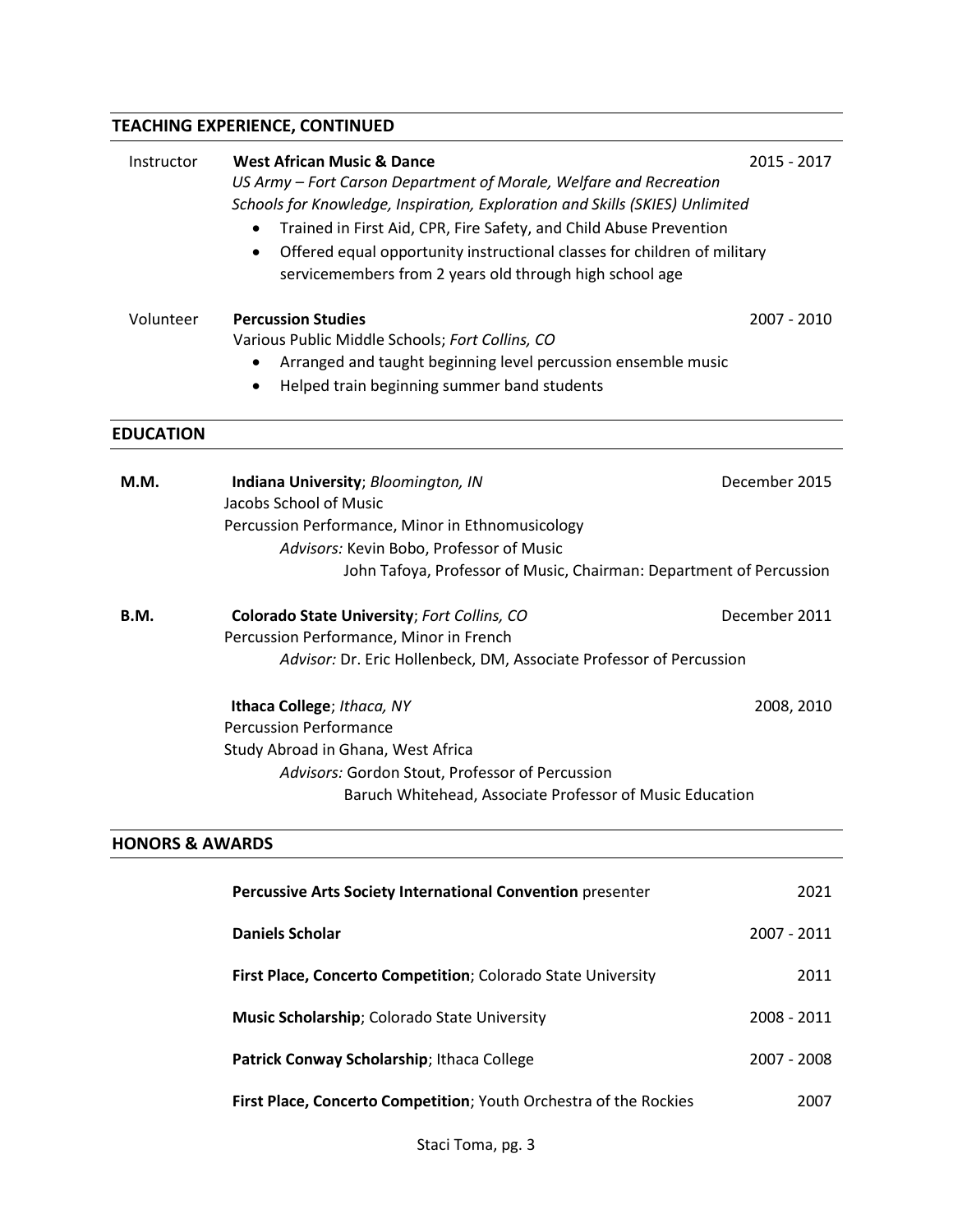## **INTERNATIONAL EXPERIENCE**

| Australia   | The Australian Marimba Competition; Melbourne Conservatorium of<br>Music, Melbourne, Australia<br>Competed in International Marimba Competition<br>$\bullet$                                                                                                        | 2019 |
|-------------|---------------------------------------------------------------------------------------------------------------------------------------------------------------------------------------------------------------------------------------------------------------------|------|
| Morocco     | Exploration; Casablanca, Marrakech, Morocco<br>Solo travel exploration<br>Practiced speaking French to navigate the country                                                                                                                                         | 2018 |
| Guinea      | Kissidugu School; Koukoude, Guinea<br>Studied Guinean Drum & Dance with Fara Tolno<br>Practiced speaking French to communicate with hosts<br>$\bullet$                                                                                                              | 2018 |
| Ghana       | Dagara Music Centre; Medié, Ghana<br>Studied Ghanaian Gyil with Bernard Woma<br>$\bullet$<br>Studied Ghanaian Drum & Dance with SAAKUMU members<br>$\bullet$                                                                                                        | 2018 |
| South Korea | Exploration; Soeul, Asan, Pocheon, Pyeongtaek, South Korea<br>Family travel exploration<br>Practiced communicating in an eastern language nation<br>٠                                                                                                               | 2017 |
| France      | Exploration; Lyon, Marseilles, Nice, Paris, France<br>Solo travel exploration<br>Practiced speaking French to traverse the country<br>$\bullet$                                                                                                                     | 2013 |
| Ghana       | Dagara Music Centre; Medié, Ghana<br>Participated in the Dagara Music Centre's 10 <sup>th</sup> Anniversary<br>Celebration<br>Studied Ghanaian Drum & Dance with Bernard Woma and<br>SAAKUMU                                                                        | 2010 |
| Austria     | Internationale Sommerakademie Universitat Mozarteum Salzburg;<br>Salzburg, Austria<br>Participated in the International Music Festival<br>$\bullet$<br>Studied with Bogdan Bacanu<br>$\bullet$<br>Performed marimba with players from around the world<br>$\bullet$ | 2008 |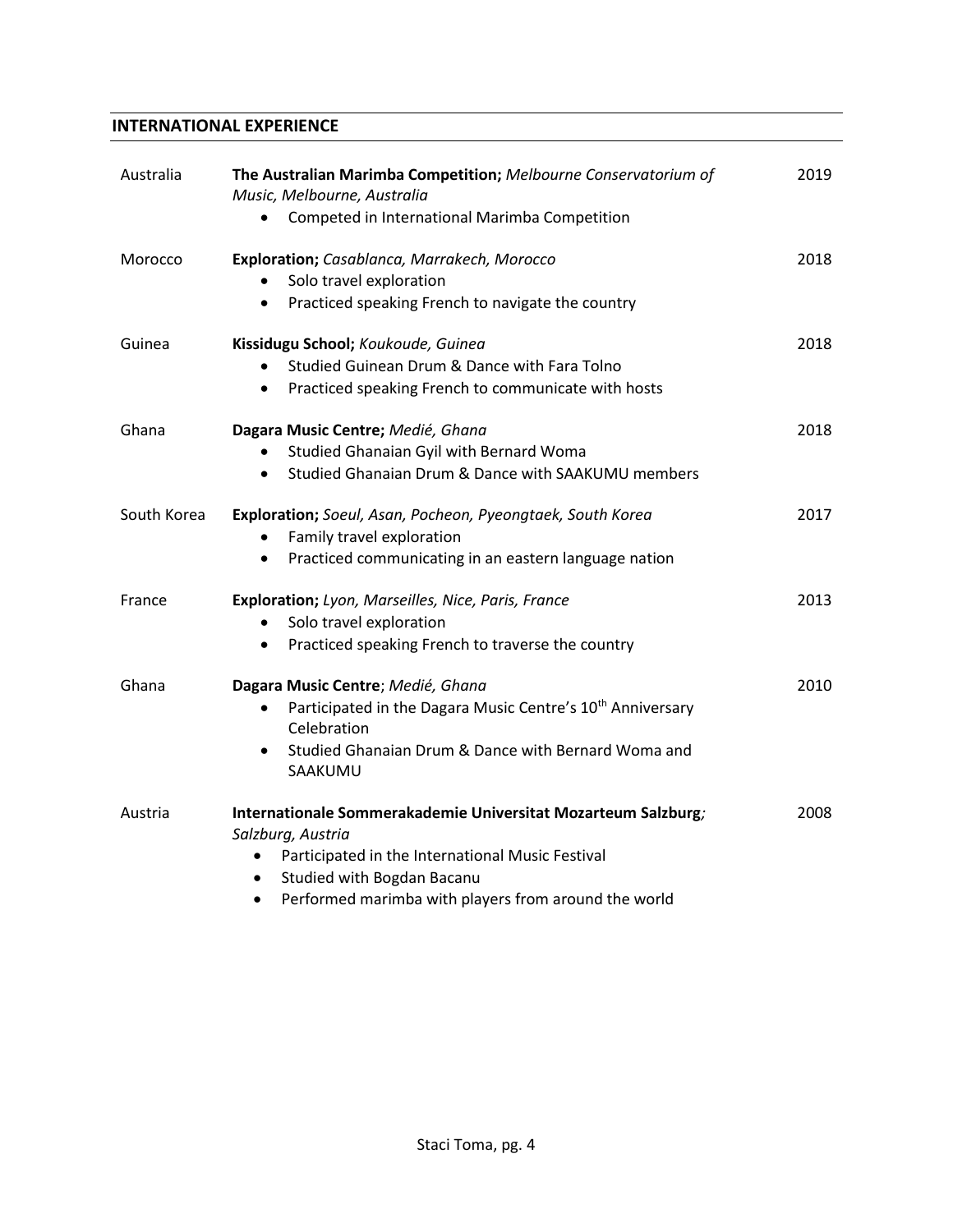## **RELATED EXPERIENCE**

| Counselor              | Indiana University Summer Percussion Academy; Bloomington, IN<br>Ensured the health and well-being of student academy<br>$\bullet$<br>participants, both high school and college aged<br>Certified in CPR and First Aid<br>$\bullet$                             | 2015 - 2017 |
|------------------------|------------------------------------------------------------------------------------------------------------------------------------------------------------------------------------------------------------------------------------------------------------------|-------------|
| Marketing<br>Assistant | <b>IBMC College; Fort Collins, CO</b><br><b>Trained Front Desk Specialists</b><br>$\bullet$<br>Monitored communications between the college and the<br>$\bullet$<br>public<br>Examined and amended student catalogue<br>$\bullet$                                | 2005 - 2013 |
| Counselor              | Rocky Mountain Summer Music Camp; Fort Collins, CO<br>Ensured the health and well-being of student camp<br>participants, middle and high school aged<br>Member of Tech Crew, responsible for behind-the-scenes<br>$\bullet$<br>organization during the camp week | 2009 - 2010 |

## **PERFORMANCE EXPERIENCE**

| Staci Toma, Marimba Soloist<br><b>Marimba Soloist</b>                                                                                                                                                                                             | <b>2007 - Present</b> |
|---------------------------------------------------------------------------------------------------------------------------------------------------------------------------------------------------------------------------------------------------|-----------------------|
| Soul Rhythm African Drumming<br>Drummer, Keyboardist, Dancer                                                                                                                                                                                      | <b>2016 - Present</b> |
| Various local chamber, symphony, and wind ensembles<br><b>Orchestral Percussionist</b>                                                                                                                                                            | <b>2016 - Present</b> |
| Collegiate Ensembles; Indiana University, Colorado State University, Ithaca College<br><b>Percussionist</b><br>Orchestra, Wind Ensemble, Marching Band, Percussion Ensemble, Brazilian, Afro-<br>Cuban, Steel Pan, African Drum & Dance ensembles | 2007 - 2015           |
| Ubuntu Marimba and Saxophone Duo<br><b>Marimbist, Arranger</b>                                                                                                                                                                                    | 2009 - 2015           |
| Falé West African Drum & Dance Collective<br>Drummer, Keyboardist, Dancer                                                                                                                                                                         | 2008 - 2013           |
| PASIC New Music Literature Concert; Colorado State University<br><b>Percussionist</b>                                                                                                                                                             | 2010                  |